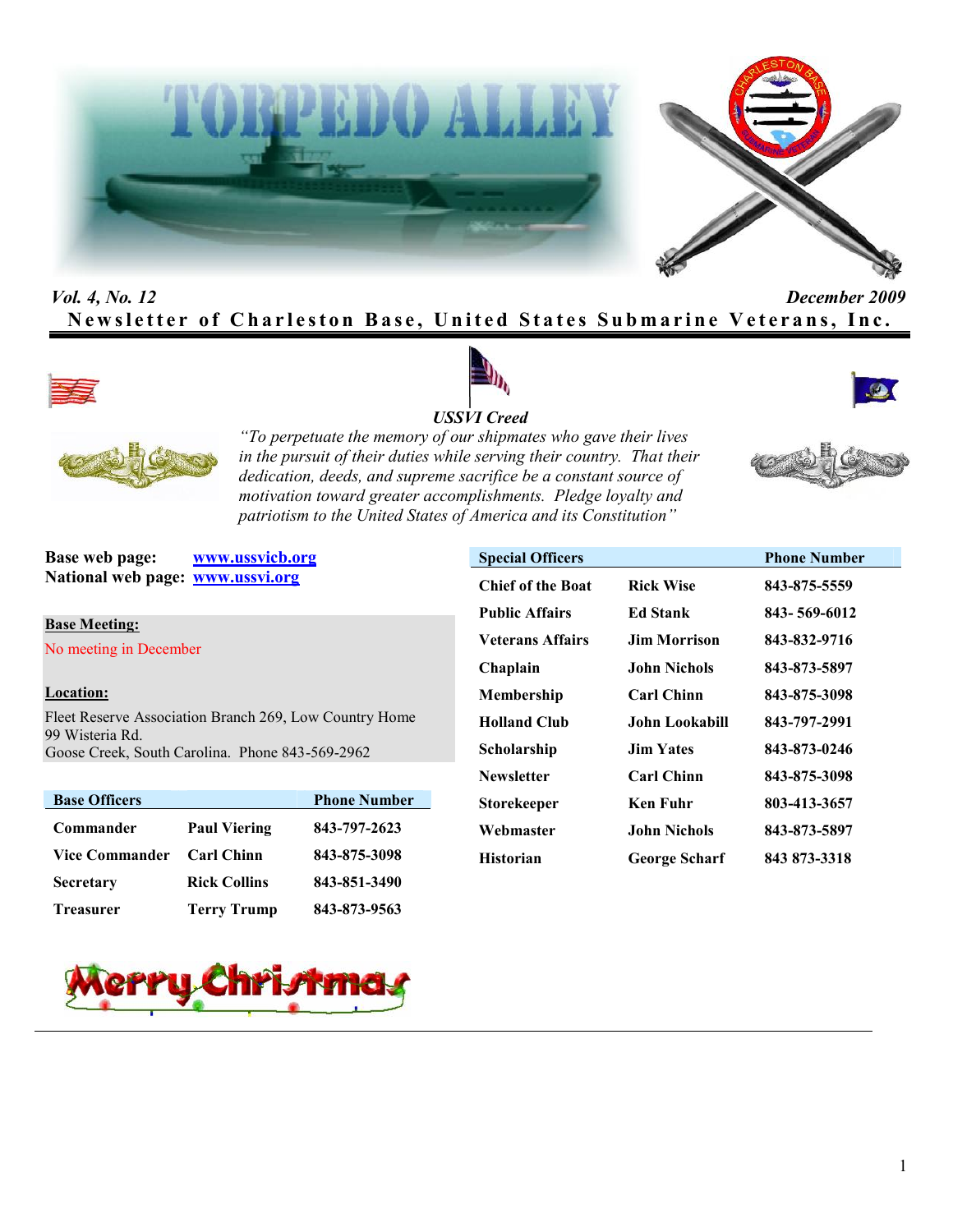### **Minutes of the November 2009 meeting**

Attendance for the November 12, 2009 meeting was 101

**Opening Ceremony**: Base Commander, Steve Nelms, called the meeting to order. A Quorum was present and the meeting was commenced at 1900.

**Introductions**: New people introduced: Don Fenton, John Wahl, Elton Hamilton, and Bill Franklin. Welcome aboard.

**Secretary**: Secretary Rick Collins asked for a motion to approve the meeting minutes from last month. A motion was made and seconded. Minutes approved.

**Treasurer**: George Lisle gave the treasurer's report.

**Storekeeper**: We have calendars from national for sale \$10.

### **Chaplain**: November Report:

On October  $21^{st}$ , we conducted a bell tolling memorial service for Barney Chaplin at his funeral. SubVets WWII and USSVICB had a great crew mustered to give Barney a Sailor's farewell. We also conducted a flag folding ceremony at the graveside which was done extremely well and with great dignity. We received the following from the family:

*Dear wonderful Swamp Fox and Sub Vets,*

*No words can convey our deep appreciation for all your love and thoughtfulness shown during Dad's illness, death and funeral ceremony. Your participation was such a wonderful honor; please know how special you all are to us.*

### *Signed...*

*The Chaplin Family*

Cards were sent as follows:

- To Edith Chaplin and family on the death of Barney on October  $17<sup>th</sup>$ .
- To George Lisle as he goes through chemo treatments for his bone cancer.
- To Frenchy Fuqua who was in the hospital for a heart attack. He will be having some type of heart surgery in the next month or so.
- To Ben Heber as he continues his recovery from being in the hospital and his cancer treatments. Ben was in the hospital for several days and is now home.
- To Curly Houck as he continues to go through this time with inoperable cancer.
- To Keith Wooster, retired Navy Chaplain, as he recovers from a serious fall at his home. He was in the VA hospital for several days in a coma and is now at Health South recovering. Keith has been our chaplain at many of our events in the past several years. Amen and

**Sub Vets WWII**: December the 18<sup>th</sup> is our next meeting; please attend 12 noon at Ryan's.

**Veteran's Affairs**: Nick Nichols reports that the VA section has been updated on the base website. Tricare has changed some formulary updates. Windows Vista problems (this is a VA alert), don't get a new computer with windows Vista, too many problems. It was noted that Berkeley County is moving its Veterans Affairs office to Goose Creek and planning a grand opening celebration Nov. 12. The new offices will be located in the county's satellite office facility at 303 North Goose Creek Blvd. Shipmates Helping Shipmates (a survival guide) to assist shipmates and shipmate survivors can be downloaded from the VA section. (Nick will get this PDF document to you in the mail if you need help). VA is giving flu shots.

### **Little David:** No report

**Newsletter:** No report

**Membership**: 323 members as of this moment. Dues were due on 1 October. You will be dropped on 1 January 2009 if not paid up.

**Webmaster**: The web site has new information on it you need to take a look at it and it is constantly updated with "Flash Traffic".

### **Vice Commander Report**: No report

**Fleet Reserve:** No report

**District Commander:** No report

**Alcohol & Gaming**: The After Battery donated \$100 to the Victory House and \$50 to the scholarship fund, then bought (1) one challenge coin for \$20 to the cheapest pr\*\*k in the room.

**Chief of the Boat**: 160 people attended the hog roast.

- $\overline{\bullet}$  December 4<sup>th</sup> Harleyville Christmas parade, 1900 start, leave After Battery at 1730.
- December  $13<sup>th</sup>$  Ridgeville Christmas parade at  $1100$
- December  $14<sup>th</sup>$  Summerville Christmas parade at 1400.

**Base Commander**: Base Commander gave a medical report on Panama Jack and also gave notice of letters being sent to each member.

Budda also gave advance notice that he will not seek reelection next year.

**Nuclear Historian**: Shocking, Gave a very historical report about the French and English battle at Agincourt back even before Jim Eckles was born. Precise explanation of the English plucking their long bows that were made of yew wood.

**Old Business**: Charleston Base Christmas party on December 15th at Gatherings in Dorchester. Fully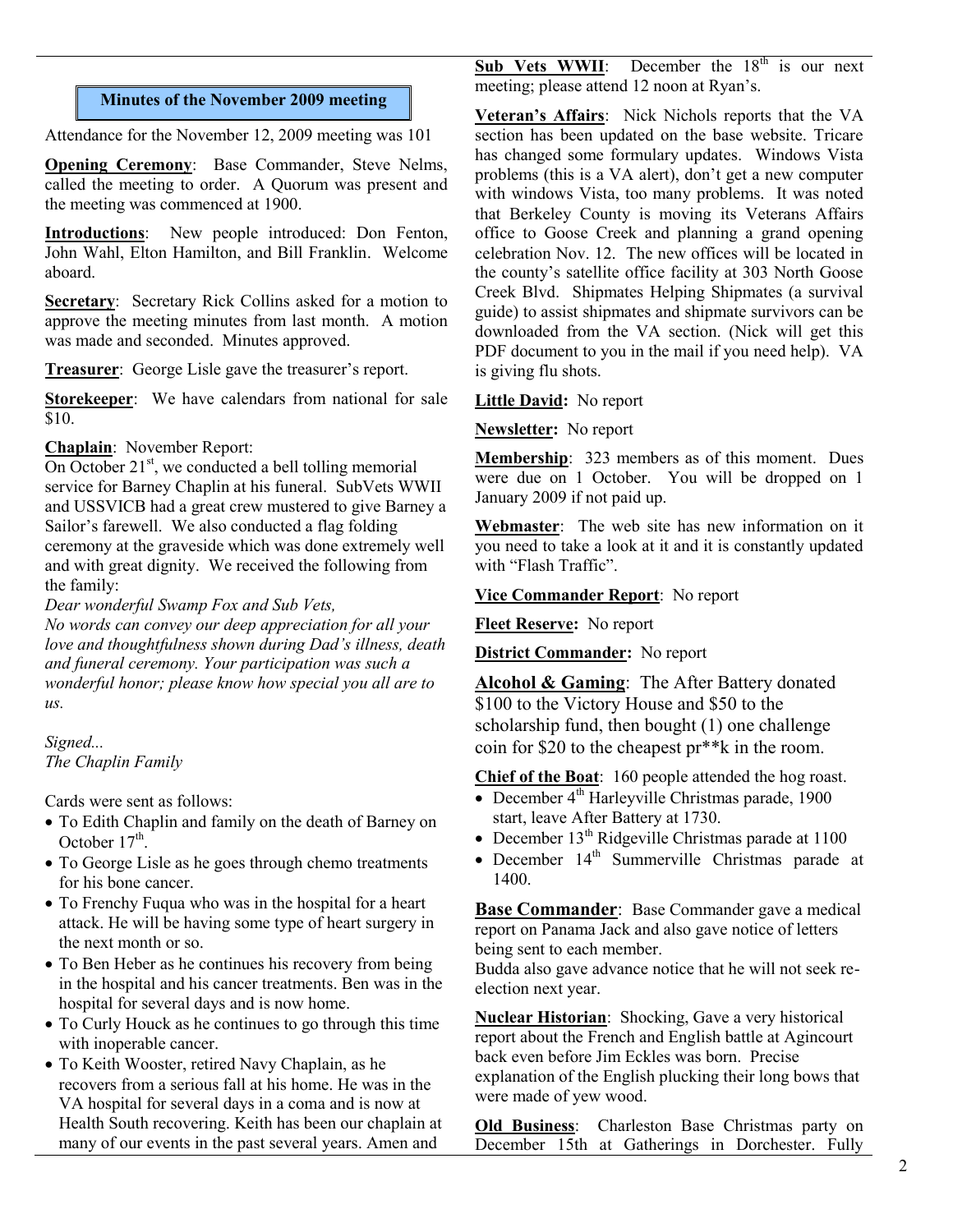#### Amen.

 To Roger Rader after he had cancer surgery. Roger is home and doing well. He was diagnosed with colon cancer and one week later underwent surgery. The cancer had not spread and there will not require treatments. Roger wants everyone to know that they need the scope; it saved his life.

Recently found out that:

- Ken Fuhr had surgery this morning at 0730 at Palmetto Health Richland. The surgery is for the same problem he had about 18 months ago with the artery going to his kidney. He came through surgery OK but nothing was done. The doctors are not sure why but his bypass artery has calcified and before anything else can be done they have to figure out why that happened. He will likely have surgery in a year or so to repair it. His wife, Ev, called me about 1200 to tell me he will be in the hospital until Saturday. Also, you will be getting an email from the COB about Ken.
- Bob Chinn will be having surgery in December.

**Scholarship**: The Henry Clay donated an additional \$120 to scholarship fund. Put the word out, if you know someone who is eligible the deadline is December  $15<sup>th</sup>$ .

## **Holland Club**: No report

**Public Affairs:** We are taking pictures so we know what you look like. We sent messages to all the local papers about us and the "Patriotism in the Park".

catered all you can drink and eat, traditional Christmas fare. Eat at 1830, social hour starts at 1700.

## **New Business**: None

## **Good Of The Order**:

The depth charge drawing was held. The winner (\$297) was Bill Hayes.

John C. Calhoun will be holding reunion here in 2010. The Base Commander adjourned meeting at 2015.



*"Don't tell mom I'm a submariner, she thinks I play piano in a whorehouse."*

|                                                                                               |                                                                                          | December Birthdays!                                                                 |                                                                                              |
|-----------------------------------------------------------------------------------------------|------------------------------------------------------------------------------------------|-------------------------------------------------------------------------------------|----------------------------------------------------------------------------------------------|
| Bailey, R<br>Cline<br>Dygert<br>Fulmer<br>Horton, D<br>Rackley<br>Semler<br>Werley<br>Zeigler | Baker<br>Collins<br>Eckles<br>Hayes<br>Humbertson<br>Samples<br>Standrich<br>Williams, B | Chinn, C<br>Davis, C<br>Emerson<br>Helton<br>King<br>Scharf<br>Trump<br>Williams, R | Clark<br>Davis, P<br>Evans<br><b>Hopkins</b><br>Ougourlian<br>Schnebel<br>Vandiver<br>Wright |
|                                                                                               |                                                                                          |                                                                                     |                                                                                              |

December 3 – Harleyville Christmas Parade, line up 1800, starts 1900

ChristmasText.com

December 5 – Annual Christmas Party, Gatherings in Dorchester. Cocktails 1700, Dinner 1830

| <b>December Submarines Lost:</b> |        |                   |
|----------------------------------|--------|-------------------|
| <b>USS</b> Sealion               | SS 195 | December 10, 1941 |
| USS F-1                          | SS 20  | December 17, 1917 |
| USS S-4                          | SS 109 | December 17, 1927 |



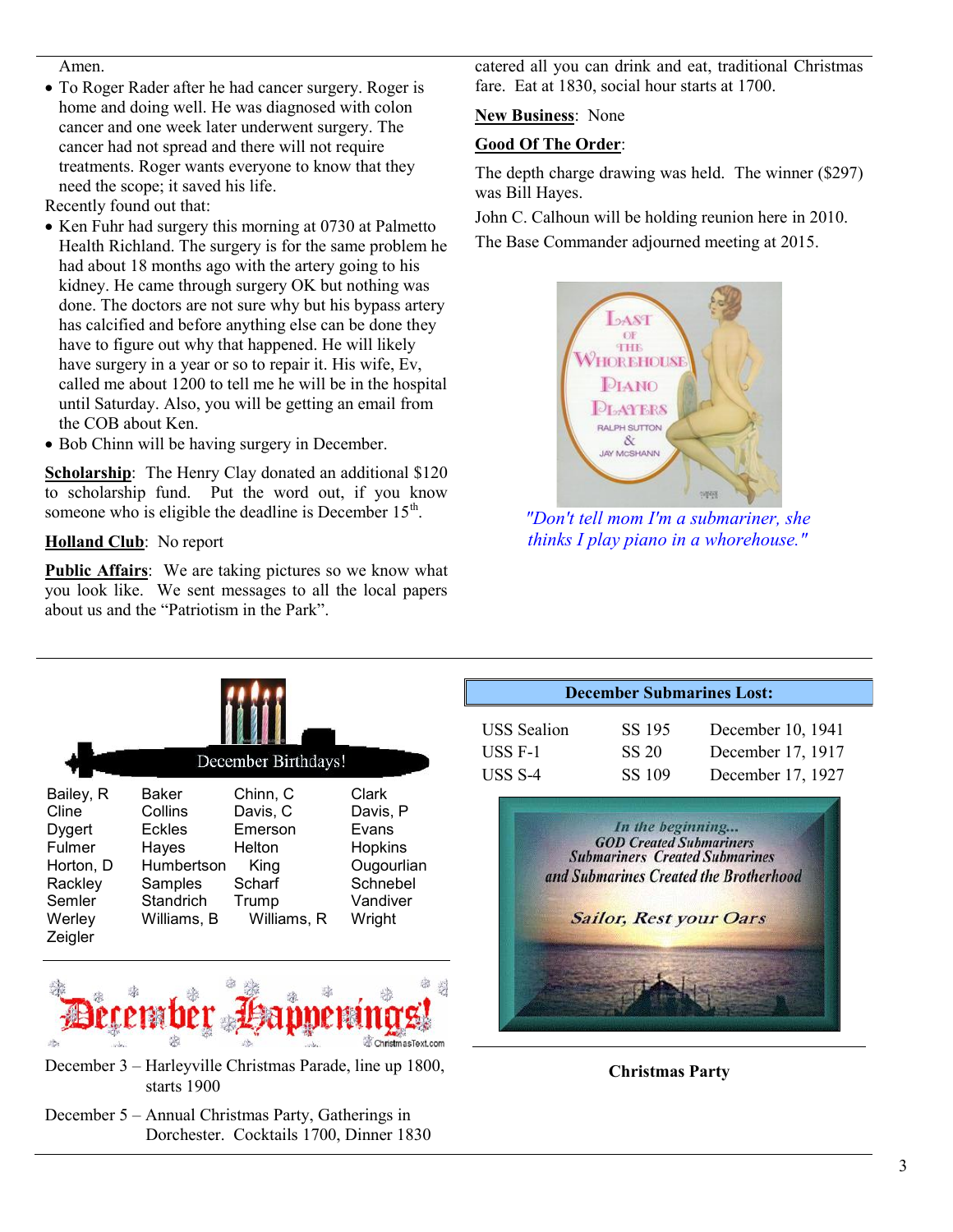December 12 – Ridgeville Christmas Parade, line up at 1000, starts 1100

December 13 – Summerville Christmas Parade, line up at 1300, starts 1400



## **Tricare After Hours Care**

Accidents happen. Babies get sick. Complications occur. And it seems they never happen at a convenient time. Certainly not always during the typical 9 a.m. to 5 p.m. workday. Tricare knows this, which is why it's important to know your options for after-hours care.

Emergency Care: Of course, if you are having an emergency, always call 911 or go to the nearest emergency room. Tricare defines emergency care as the care you receive for a medical, maternity or psychiatric condition that would lead a "prudent lay person" (someone with average knowledge of health and medicine) to believe that a serious medical condition exists, or that the absence of immediate medical attention would result in a threat to life, limb or eyesight, or when the person has painful symptoms requiring immediate attention to relieve suffering. This includes situations where a person is in severe pain or is at immediate risk to self or others. What's important is to know what you must do following your visit. In general, take a look at these steps:

- Tricare Standard/Extra: If you have Tricare Standard/Extra, you manage your own care. However, you should contact your regional contractor if you are admitted due to a psychiatric emergency. The notification should be made within 24 hours of admission or the next business day. In general, the admission should be reported within 72 hours.

- Tricare Prime: In most cases, if you have Tricare Prime (including Tricare Prime Remote, Tricare Prime Overseas or Tricare Global Remote Overseas) you need to contact your primary care manager within 24 hours or the next business day after receiving emergency care, so that ongoing care can be coordinated and to ensure you receive proper authorization for care, if necessary.





For those of you who have tickets… Charleston Base annual Christmas Party will be December 6. Cocktails at 1700, dinner served at 1830. Party will again be at Gatherings in Dorchester, SC. You must have a ticket to attend. No ticket sales at the door.



### **Membership and Dues Information:**

Your 2009 dues were payable by 1 October 2008. You can pay me at the meeting or send your dues to me. Not sure how much you owe? Just ask me. List posted at the meeting.

The following are on the dink list as of 29 November:

| Barber, B  | Barber, W      | <b>Bonow</b>   | Campbell, G |
|------------|----------------|----------------|-------------|
| Clark      | Corcoran       | Crookston      | Davis, D    |
| Daschle    | Douglas        | Edwards        | Fletcher    |
| Gleason    | Grassman       | <b>Hines</b>   | <b>Hix</b>  |
| Hodges     | Horton         | Hunter         | Ianuzzi     |
| Johnson, E | Jones, R       | Kratz          | Lavergne    |
| Mathis     | Medert         | Miller, C      | Minaudo     |
| Morgart    | Naert          | <b>Nettles</b> | Neufeld     |
| Ougourlian | Owen           | Rice           | Robinson    |
| Shipman    | Sickle         | <b>Spotts</b>  | Upchurch    |
| Vacher     | Van Swearingen | Weiland        | Wright      |
| Yates, G   |                |                |             |
|            |                |                |             |

Send dues (payable to USSVI) to: Carl Chinn 217 Brailsford Rd Summerville, SC 29485-5405

## **Changing Medicare Health Plans**

You are limited as to when you can change your Medicare health plan during the year (this is known as lock-in). Changes can only be made during ACEP, OEP, or SEP periods/circumstances: Annual Coordinated Election Period (ACEP): You can switch once during the ACEP which runs from 15 NOV thru 31 DEC of every year. Your new coverage will start 1 JAN. During this period you can change your choice of health coverage, and add, drop or change Medicare drug coverage. You can make as many changes as you need during this period, but only your last coverage choice will take effect on 1 JAN. To avoid enrollment problems, it is best to make as few changes as possible. If you are changing plans to join a Medicare Medical Savings Accounts (MSA), you can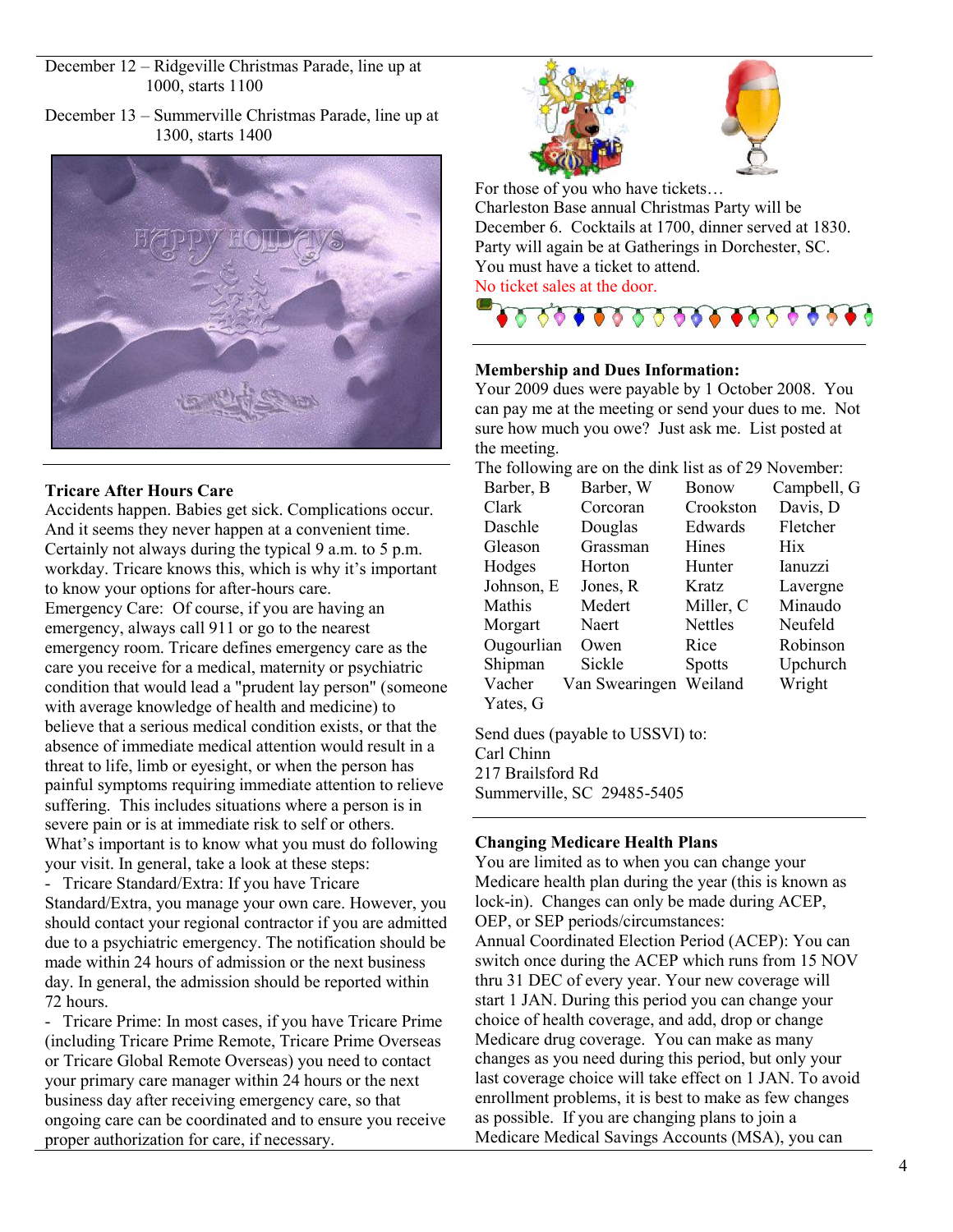- Tricare For Life (TFL): In the case of an emergency, Tricare For Life beneficiaries should go to the closest emergency room or call 911. TFL comes into play when the covered services have been exhausted under Medicare or are otherwise not a Medicare benefit. To remain eligible for TFL, you must have Medicare Part B and follow the Medicare rules.

Since there are so many variables to consider within Tricare's options, it is a good idea to visit the informative beneficiary Web site and enter your profile to determine your covered services, and what steps you need to take before an emergency arises.

Urgent Care: Tricare defines urgent care as the care you receive for an illness or injury that would not result in further disability or death if not treated immediately, but does require professional attention within 24 hours. Urgent care has the potential to develop into an emergency if treatment is delayed longer than 24 hours. Again, with the number of variables to consider, we recommend visiting the beneficiary Web site to learn exactly what you need to do before the need for urgent care arises. In general, the following information applies:

- Tricare Standard/Extra: As mentioned above, when using Tricare Standard and Extra, you manage your own health care. While you'll never require referrals for any type of care, some services may require prior authorization. It's also important for you to understand the type of provider you are seeing. You can visit any Tricare-authorized provider, network or non-network, but the type of provider you see determines your out-ofpocket costs.

- Tricare Prime: You may schedule an appointment with your primary care manager (PCM) for URGENT care, for conditions such as a sprain, sore throat or rising temperature, by making a "same-day" appointment. If you are a registered user on the Tricare Online Web Portal, you may be able to schedule some appointments at military treatment facilities online. Active duty service members should obtain care in accordance with service guidance. You should be able to receive an urgent care appointment within 24 hours (one day), even if you are traveling. If you do not coordinate urgent care with your PCM, the care will be covered under the point of service option, resulting in higher out-of-pocket costs. If you are away from home, contact your regional contractor for assistance in obtaining urgent care: West Region: TriWest, 1-888-874-9378; North Region: Health Net, 1- 877-TRICARE; South Region: Humana, 1-800-444-544. - Tricare For Life: When using TFL, you manage your own health care. To get your urgent care, simply make an appointment with your Medicare provider. To remain

eligible for TFL, you must have Medicare Part B and follow the Medicare rules.

Overseas: There are a number of resources available for beneficiaries living or traveling overseas who encounter

only do so during the ACEP. If you are enrolling in the Medicare drug benefit for the first time, you may face a penalty if you had not previously had coverage as good as Medicare's

Open Enrollment Period (OEP): You can switch once during the OEP which runs from 1 JAN through 31 MAR of every year. Your new coverage starts the first of the month after you make your selection. During the OEP you cannot decide to add or drop Medicare drug coverage (Part D). Your options are:

- If you have a Medicare private health plan with drug coverage you can switch to another Medicare private health plan with drug coverage or original Medicare and a stand-alone drug plan.

If you have Original Medicare and a stand-alone drug plan you can switch to a Medicare private health plan with drug coverage.

- If you have a Medicare private health plan without drug coverage you can switch to another Medicare private health plan without drug coverage or original Medicare alone (no stand-alone drug plan).

- If you have original Medicare alone (no stand-alone drug plan) you can switch to a Medicare private health plan without drug coverage.

- If your Medicare private health plan leaves your area or you move out of your plan's service area, you can switch to another private health plan or to Original Medicare.

Special Enrollment Period (SEP): Under certain circumstances, you may be eligible for a SEP to change your drug coverage and/or health plan. If you get an SEP, your new coverage will start the first of the month after you sign up for or disenroll from a Medicare private health plan. If you do not enroll in the Medicare drug benefit (Part D) when you are first eligible, and you do not have other drug coverage that is at least as good as Medicare's (i.e. creditable) for 63 days or more, you will likely have to pay a premium penalty if you later enroll in a Medicare drug plan. Most SEPs allow you to enroll in the drug benefit outside a standard enrollment period, but you will still owe a premium penalty. You can get the penalty waived if you qualify for Extra Help—a federal program that helps pay for most of the costs of the Medicare drug benefit—and enroll in a Medicare drug plan in 2007 or 2008 if you show that you received inadequate information about the creditability of your drug coverage. SEP eligibility could apply if:

1. You lose creditable drug coverage through no fault of your own or you want to disenroll from Medicare drug coverage to keep or enroll in other creditable coverage programs such as VA, TRICARE or a state pharmaceutical assistance program (SPAP) that offers creditable coverage. This does not include losing your drug coverage because you do not pay, or cannot afford,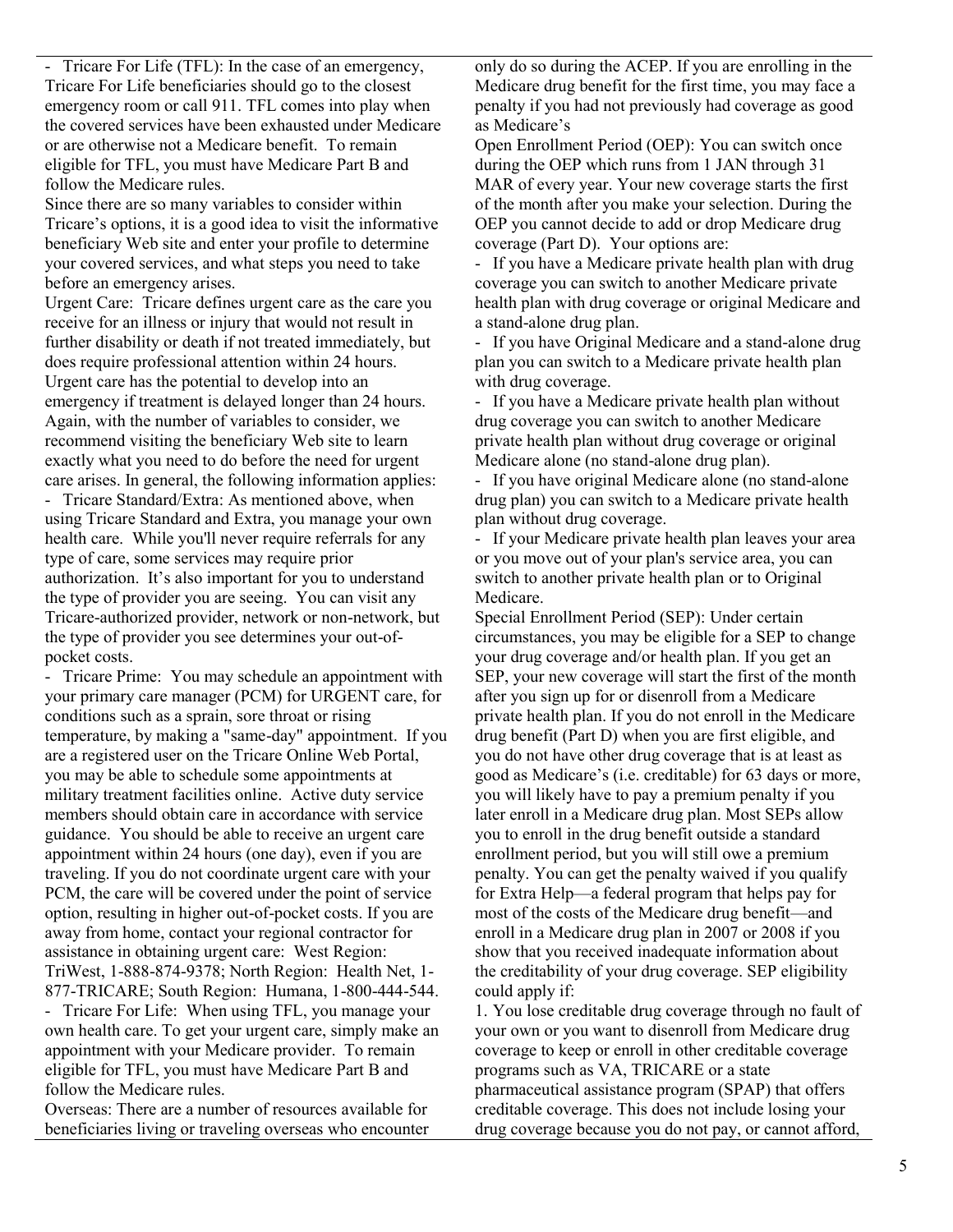an emergency or need urgent care. Check out the Tricare passport for detailed information on how to proceed with your health care needs while overseas. Also, Tricare has been working to expand emergency and urgent care options for our overseas active duty service members and their family members. For example, all active duty service members and active duty family members enrolled in Tricare Prime are now able to access the Tricare Global Remote Overseas (TGRO) Alarm Center for assistance. Previously, only beneficiaries enrolled in TGRO had access to these services. For more updates, refer to : http://www.tricare.mil/pressroom/news.aspx?fid=399 and http://www.tricare.mil/pressroom/news.aspx?fid=468

### **TFL Need-To-Knows**

If you're nearing retirement, transitioning health care coverage shouldn't be a hassle. As you're preparing to switch to TRICARE for Life (TFL), the following facts and tips will help you make a seamless transition to TRICARE for Life (TFL) coverage.

1. Enroll in Medicare Part B when first eligible. TFL enrollment hinges on enrollment in Medicare Part B. You must remain enrolled in Medicare Part B (medical care) in order to maintain TRICARE eligibility.

2. Keep DEERS up to date. Although Medicare provides data to DEERS, you must maintain your TRICARE eligibility by keeping DEERS up to date any time there is a life-changing event, like becoming eligible for Medicare. Contact DEERS online at

www.dmdc.osd.mil/rsl or call toll-free 1-800-538-9552. 3. Enrollment in TFL is seamless. If you are receiving Social Security benefits, you will transition smoothly to TFL upon your 65th birthday; if you are not receiving Social Security benefits at the time of your 65th birthday, you will need to visit the nearest Social Security office and enroll in Medicare.

4. Medicare authorized providers are also TRICARE authorized. You can visit any Medicare provider for care since all Medicare providers are also TRICARE authorized. Simply show your Medicare card and Uniformed Services ID card at your appointment. 5. Claims are paid automatically between Medicare and TFL. As a TFL beneficiary, you will not need to submit a paper claim when you have a doctor's visit (in most cases). The provider will submit the claim to Medicare. Medicare will then submit the claim to TRICARE once the Medicare portion is paid.

6. TFL is considered a second payer to Medicare. For services covered by Medicare and TRICARE, Medicare will pay its portion of the claim and TRICARE will pay the remainder. For services that are covered by Medicare and not by TRICARE (such as chiropractic care) TRICARE will not make a payment and the beneficiary will be responsible. Services covered by TRICARE but not Medicare (such as overseas claims) may be billed

your premiums.

2. You join or drop employer/union drug coverage regardless of whether it is creditable. Employer coverage may be current or former (retiree plan). 3. You are institutionalized. i.e. You move into, reside in, or move out of a qualified institutional facility: a skilled nursing facility, nursing home, psychiatric hospital or unit, Intermediate Care Facility for the Mentally Retarded—ICF/MR, rehabilitation hospital or unit, long-term care hospital, or swing-bed hospital 4. You are enrolled in a qualified State Pharmaceutical Assistance Program (SPAP), or lose SPAP eligibility. 5. You have Extra Help whether you applied or automatically qualified because you have Medicaid, a Medicare Savings Program or receive Supplemental Security Insurance.

6. You want to disenroll from your FIRST Medicare private health plan with drug coverage (MA-PD).

7. You enroll in/disenroll from PACE.

8. You move (permanently change your home address).

9. You have had Medicare eligibility issues.

10. You are eligible to join a Special Needs Plan (SNP) or you lose SNP eligibility.

11. You experience contract violations, misleading marketing or enrollment errors.

12. Your plan no longer offers Medicare coverage.

13. You experience an exceptional circumstance not covered in the foregoing.

### **Swiss Company Plans To Build Solar Submarine**

While all kinds of ocean going vessels have been adding some sort of renewable energy source recently, who would have figured that you might soon add submarines to the list?

A Swiss company called BKW has revealed plans for what they call Project Goldfish, a submarine that recharges its batteries via an island of solar panels that floats on the surface above the sub. Generating power has always been the limiting factor for submarines, and while military forces use a nuclear reactor to solve the problem, that option's not available to civilian users. By going solar, the Project Goldfish sub can stay submerged for unlimited periods, while handling up to 30 people at a time. Passengers will be able to board and leave the sub via a solar powered shuttle. With secretive Swiss developers and a name like Project Goldfish, it all sounds a bit too much like part of some upcoming James Bond movie. Still, BKW says they hope to have the sub operational by mid 2012.

## **Admiral Osborne Scholarship Fund**

How about helping out the scholarship fund? We are offering a Charleston Base Challenge Coin for sale. ALL proceeds go into the scholarship fund.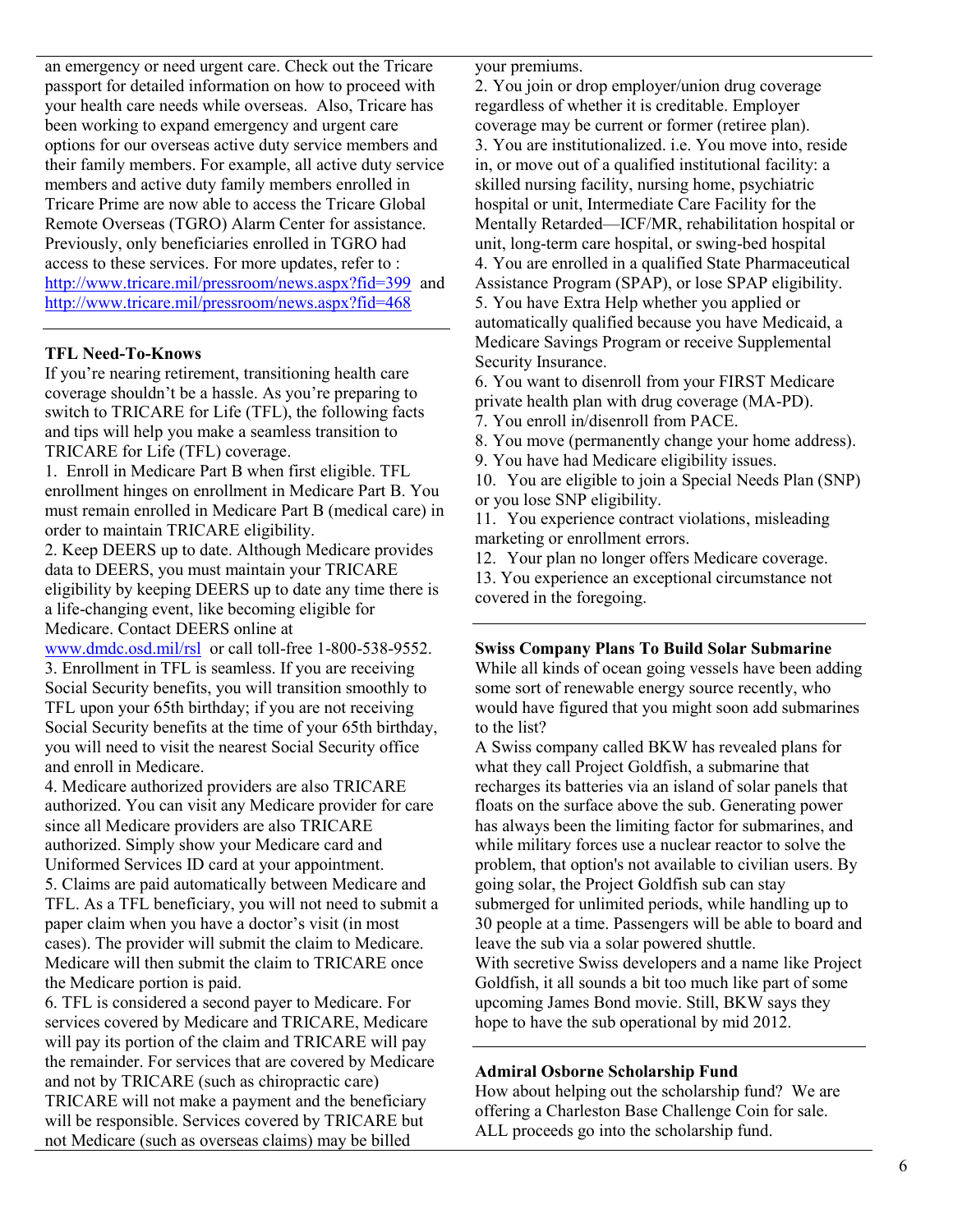directly to Wisconsin Physicians Services (WPS) and TRICARE will pay as primary insurer. You will be responsible for any cost shares. Payments for services that are not covered by either program remain your sole responsibility.

7. Other health insurance (OHI) coordinates differently with TFL and Medicare. TFL beneficiaries who have OHI need to submit their Medicare Summary Notice with a paper claim and OHI explanation of benefits (EOB) to Wisconsin Physician Services. The paper claims may be sent to: Wisconsin Physician Services, TRICARE for Life, P.O. Box 7890, Madison, WI 53707-7890 8. Enrollment in Medicare Part D is not necessary. The TRICARE pharmacy benefit is considered creditable coverage and pays equally to Medicare. 9. TFL beneficiaries may continue to use any of the TRICARE pharmacy programs. You may fill prescriptions at any military treatment facility pharmacy, through the TRICARE Mail Order Pharmacy or through any TRICARE network or non-network pharmacy. 10. TRICARE coverage continues for eligible family members after the death of a sponsor. Surviving spouses remain eligible for TRICARE unless

they remarry. If they remarry, they lose TRICARE eligibility and cannot regain eligibility later, even in cases of divorce or death of the new spouse. Unmarried surviving children remain eligible for TRICARE until their 21st birthday (or 23rd birthday if enrolled in college full time and if at the time of the sponsor's death, the sponsor provided more than 50 percent of the child's financial support.) For more information on TRICARE for Life, please visit www.tricare4u.com or call Wisconsin Physicians Services toll-free at 1-866-773-0404

## **Just leave it to Google to come up with something like this!**

Here's a number worth putting in your cell phone, or your home phone speed dial: 1-800-goog-411. This is an awesome service from Google ... and it's free -- great when you are on the road.

Don't waste your money on information calls and don't waste your time manually dialing the number. Here's an example of how it works. I am driving along in my car and I need to call the golf course and I don't know the number. I hit the s peed dial for information that I have programmed ... 1-800-goog-411.

The voice at the other end says, 'City & State.' I say, 'Venice, Florida.'

He says, 'Business, Name or Type of Service.'

I say, 'Firewheel Golf Course.'

He says, 'Connecting' and Firewheel Golf Course answers the phone. How great is that?

This is nationwide and it is absolutely free!

Click on the link and watch the short clip for a quick demonstration.

Coins only cost \$7 each. Available for an additional \$1 is a protective plastic capsule.

To get your coin(s) see Jim Yates, Julian Villegas or Carl Chinn.

Make sure you have one for "when you get challenged"! Buy several for great gifts!



## **2009 COLA for Retired Pay**

Each year military retirement pay is adjusted to meet the increased cost of living. This Cost-of-Living-Adjustment (COLA) varies from year to year based on the previous year's Consumer Price Index (CPI). 2009 Update: The 2009 military retired pay cost-ofliving adjustment (COLA) will be 5.8%, nearly 2% higher than the 3.9% 2009 Military Pay Raise. This increase, which goes into effect on December 1, 2008, also applies to SBP annuities, Social Security checks, and VA disability and survivor benefits. Retirees will see the increase in their January, 2009 checks. Note: This annual Cost-of-Living-Adjustment is NOT in anyway related to the annual military pay raise for active duty and reserve servicemembers. In fact, this year's COLA increase is larger than the 2009 military pay raise of 3.9%.

All retirees who retired before January 1, 2008 will receive the 5.8 percent Cost-of-Living-Adjustment. Retirees who first became a member of the uniformed services before Sept. 8, 1980 and retired on or after January 1, 2008 will receive the 5.0 percent Cost-of-Living-Adjustment.

Retirees who first became a member of the uniformed services on or after Sept. 8, 1980, and retired in 2008 will receive a Partial COLA on a prorated basis as follows:

Jan. 1, 2008, and March 31, 2008, will receive 5.0% April 1 - June 30, 2008 will receive 3.8% July 1 - Sept. 30, 2008 will receive 1.2%

Those who retired after Oct. 1, 2008, will see no COLA this year.

Retirees who first entered the military after Sept. 8, 1980 and retired before Jan. 1, 2008 will also receive the 5.8 percent COLA.

Retirees who first became members of the uniformed services on or after Aug. 1, 1986 and elected to receive